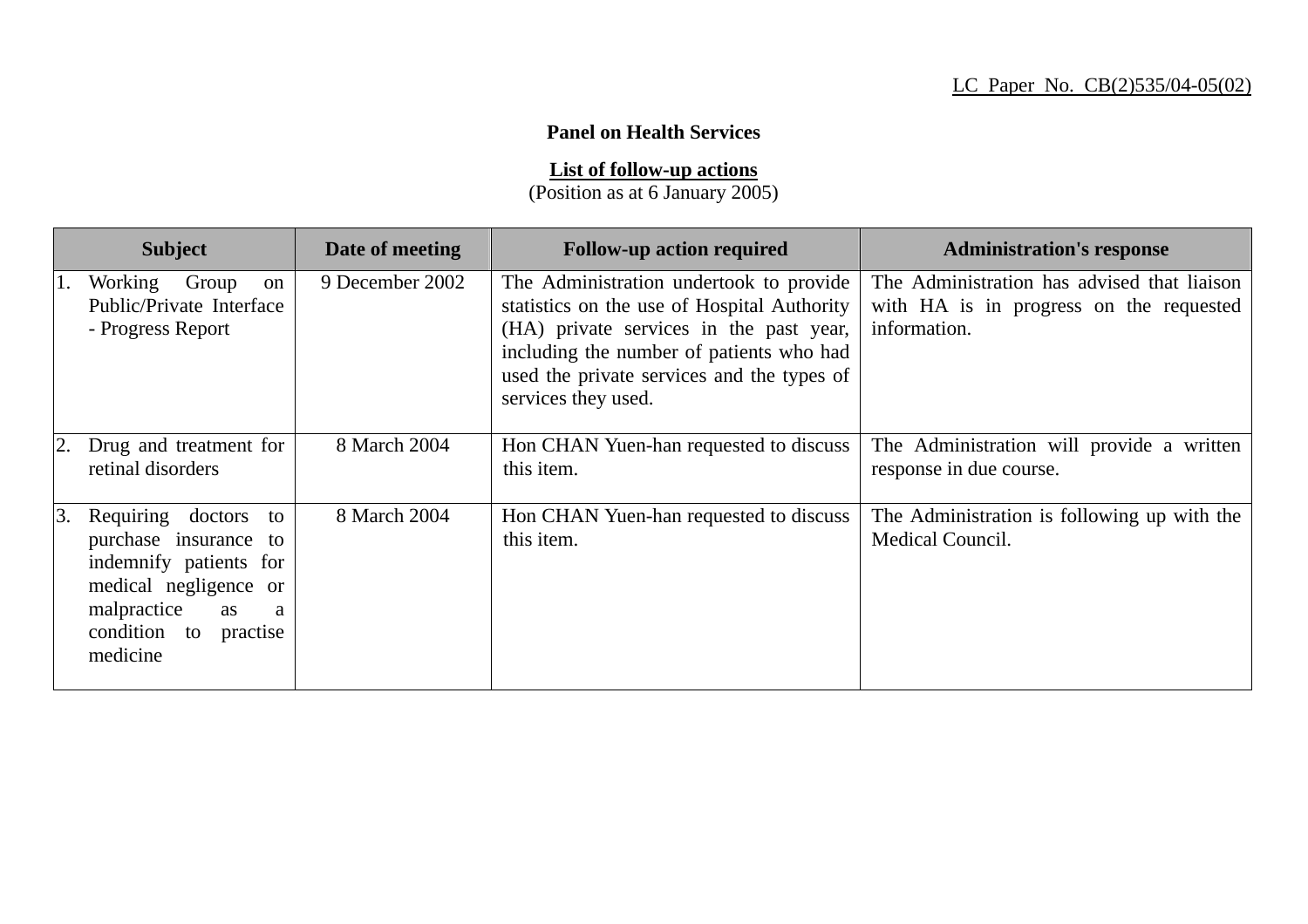| <b>Subject</b>                                                    | Date of meeting  | <b>Follow-up action required</b>                                                                                                                                                                                                                                                | <b>Administration's response</b>                                                                         |
|-------------------------------------------------------------------|------------------|---------------------------------------------------------------------------------------------------------------------------------------------------------------------------------------------------------------------------------------------------------------------------------|----------------------------------------------------------------------------------------------------------|
| of<br>deficit<br>4. Budget<br><b>Hospital Authority</b>           | 8 November 2004  | The Administration agreed to try as far as<br>possible to provide a paper on the<br>measures taken/to be taken in the coming<br>year to address the budget deficit of HA,<br>including how the fees should be tackled.                                                          | The Administration will provide a written<br>response in due course.                                     |
| Items for discussion at<br>the next meeting                       | 13 December 2004 | The Administration was requested to<br>provide a time table for conducting a<br>review of<br>the Dentists Registration<br>Ordinance.                                                                                                                                            | The Administration will provide a written<br>response in due course.                                     |
| Draft preparedness plan<br>$\mathbf{6}$<br>for influenza outbreak | 13 December 2004 | Administration<br>The<br>provide<br>to<br>information on -<br>influenza<br>vaccination<br>$(a)$ free<br>being<br>offered to elderly home residents; and<br>(b) the types of anti-virals for influenza to<br>be stockpiled by the Department of<br>Health and expenses involved. | The Administration's response was issued<br>vide LC Paper No. $CB(2)556/04-05(01)$ on<br>4 January 2005. |